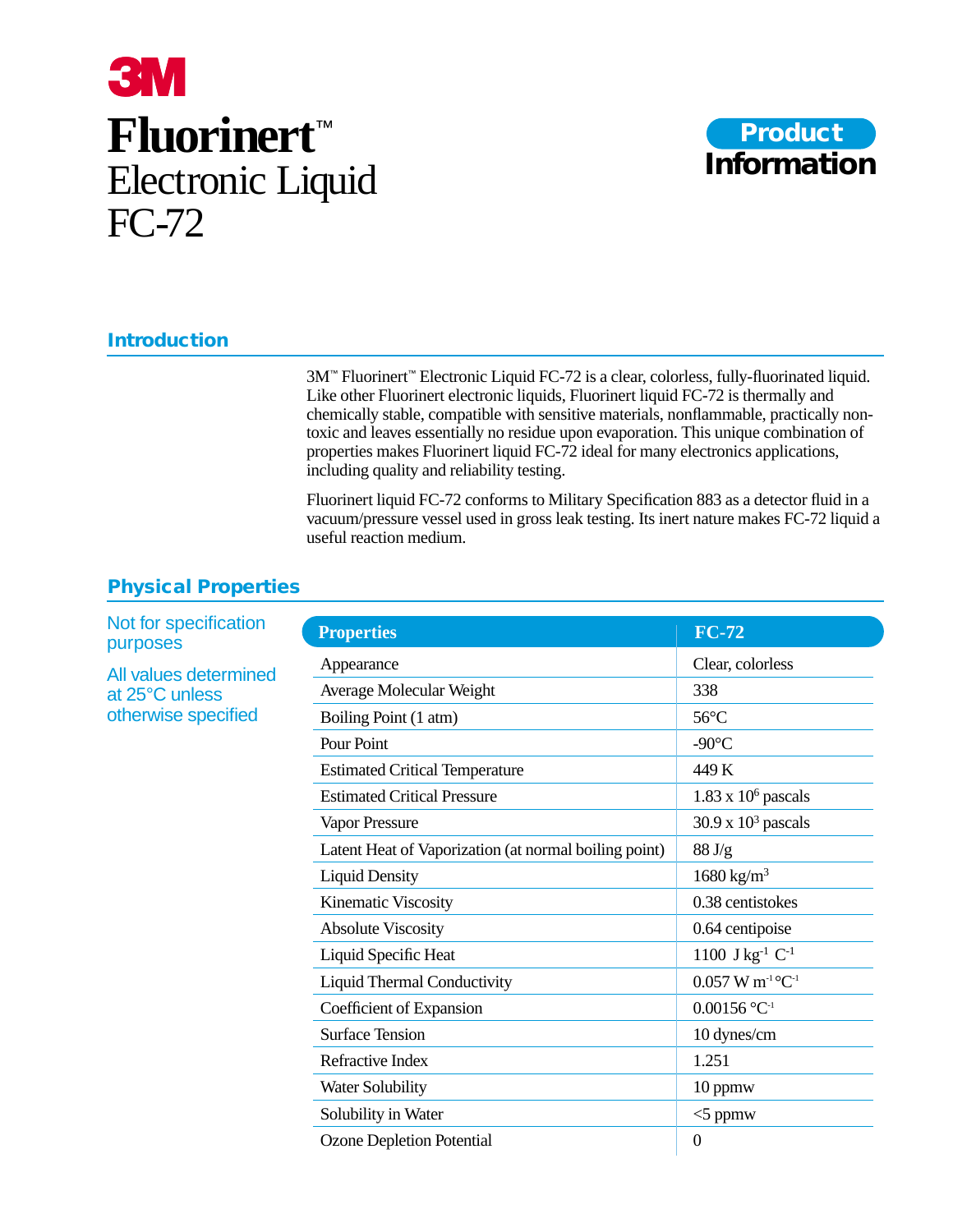## **3M**™ **Fluorinert**™ **Electronic Liquid FC-72 Electrical Properties**

| <b>Properties</b>             | $FC-72$                     |
|-------------------------------|-----------------------------|
| Dielectric Strength           | 38 kV, 0.1" gap             |
| Dielectric Constant           | 1.75                        |
| <b>Electrical Resistivity</b> | $1.0 \times 10^{15}$ ohm cm |

## **Heat Transfer Properties**

The following formulas can be used to calculate the specific heat, thermal conductivity and density of 3M™ Fluorinert™ Electronic Liquid FC-72 at various temperatures.

Specific Heat (J kg<sup>-1</sup> C<sup>-1</sup>) = 1014 + 1.554 (T, <sup>o</sup>C)

Thermal Conductivity (W m<sup>-1</sup> °C<sup>-1</sup>) =  $0.060 - 0.00011$  (T, °C)

Density  $(kg/m^3) = 1740 - 2.61$  (T, °C)

Log<sub>10</sub>(Vapor Pressure (pascals)) =  $9.729 - (1562/(T, K))$ 

The following graph can be used to determine the viscosity of Fluorinert liquid FC-72 over the indicated temperature range.



**Fluorinert Liquid FC-72 Viscosity (cSt) vs. Temperature (°C)**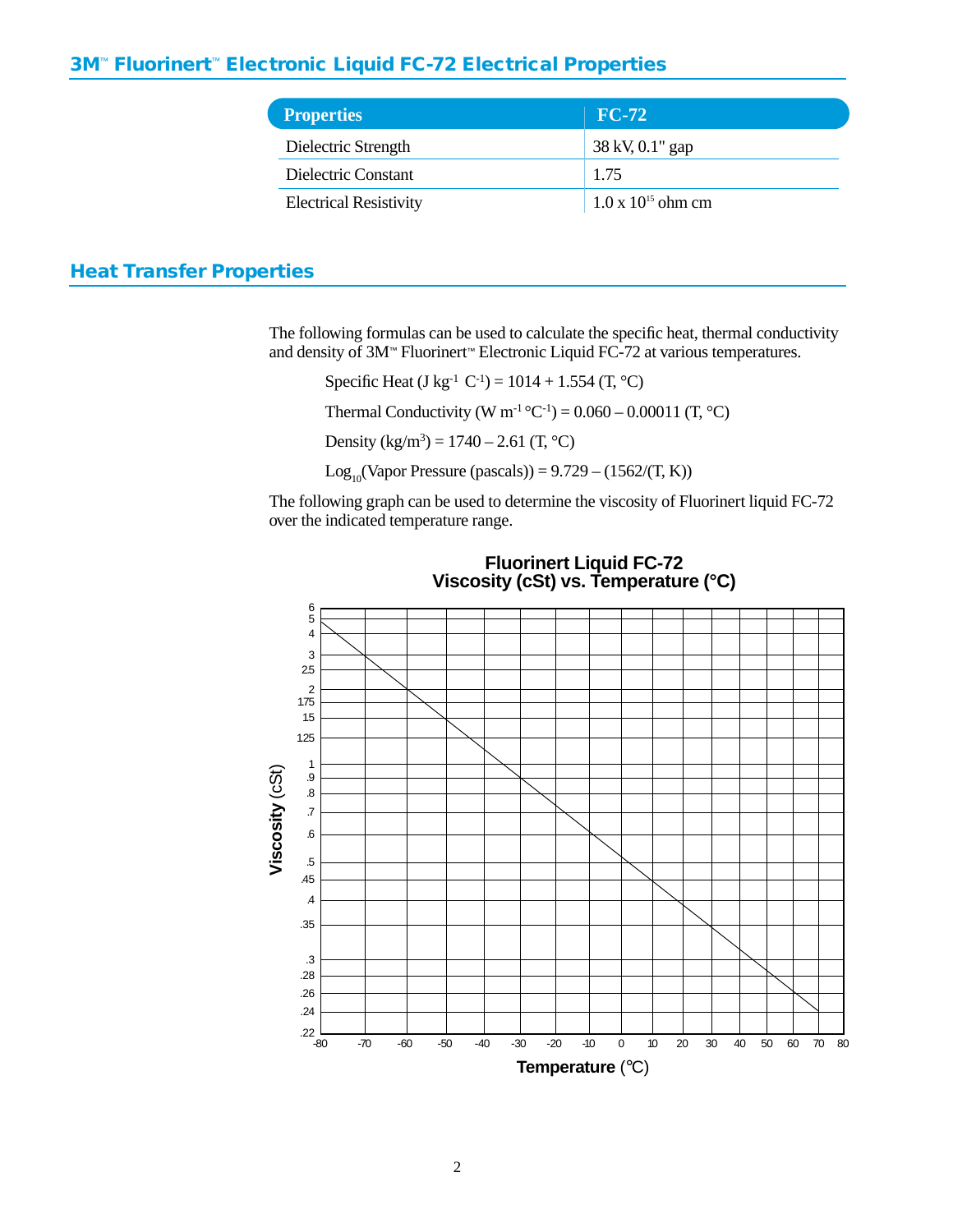## **3M**™ **Fluorinert**™ **Electronic Liquid FC-72 Materials Compatibility**

3M™ Fluorinert™ Electronic Liquid FC-72 is compatible with most metals, plastics and elastomers.

#### **Toxicity Profile**

Fluorinert liquid FC-72 is non-irritating to the eyes and skin, and is practically nontoxic orally. The product also demonstrates very low acute and sub-chronic inhalation toxicity. It is not a mutagen (ames) or a cardiac sensitizer. A Material Safety Data Sheet is available upon request.

#### **Safety and Handling**

Before using this product, please read the current product Material Safety Data Sheet (available through your 3M sales or technical service representative) and the precautionary statement on the product package. Follow all applicable precautions and directions. Fluorinert liquid FC-72 is nonflammable, and is highly resistant to thermal breakdown and hydrolysis in storage and during use. Recommended handling procedures are given in the Material Safety Data Sheet.

### **Environmental Properties**

Fluorinert liquid FC-72 has zero ozone depletion potential. The material is exempt from the U.S. EPA and most State definitions of a volatile organic compound (VOC), and does not contribute to ground-level smog formation.

Fluorinert liquid FC-72, a perfluorocarbon (PFC), has a high global warming potential and a long atmospheric lifetime. As such, it should be carefully managed so as to minimize emissions.

3M recommends that users of FC-72 liquid further limit emissions by employing good conservation practices, and by implementing recovery, recycling and/or proper disposal procedures. 3M offers a program for used fluid return.

## **Environmental Policy**

3M will recognize and exercise its responsibility to:

- prevent pollution at the source wherever and whenever possible
- develop products that will have a minimal effect on the environment
- conserve natural resources through the use of reclamation and other appropriate methods
- assure that its facilities and products meet and sustain the regulations of all Federal, State and local environmental agencies
- assist, wherever possible, governmental agencies and other official organizations engaged in environmental activities